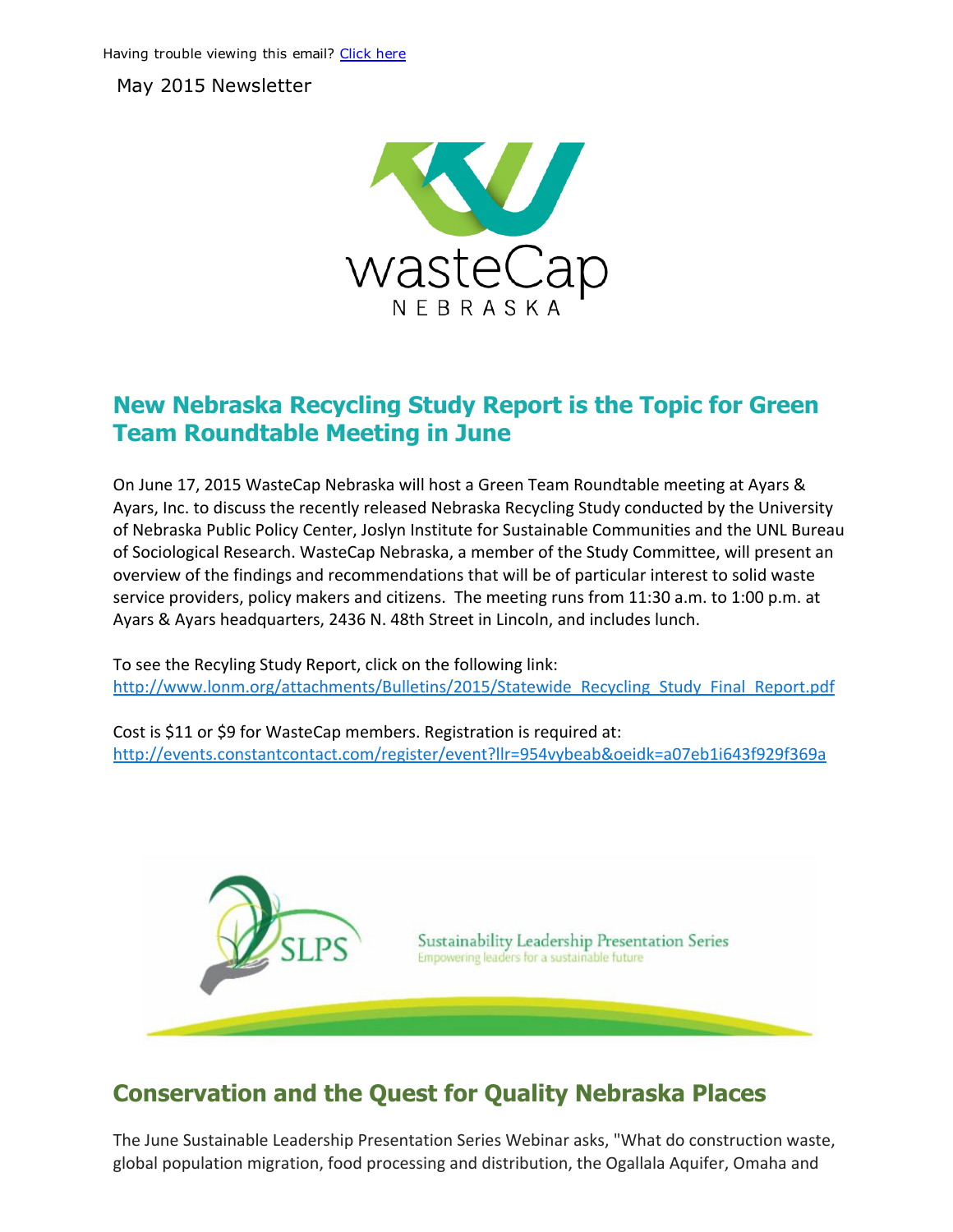O'Neill, climate change, and economic development have to do with one another?" A new video by the Joslyn Institute for Sustainable Communities shows how interconnected and interdependent all of these factors are, and how addressing the nexus of global and local changes and pressures on our critical resources will ensure a strong and healthy future for our citizens. W. Cecil Steward, founder and President of the Joslyn Institute, will show an excerpt from the video and talk about how these imperatives might be addressed.

*Nebraska Nexus: Resources, Conservation, Development and Change* explores five critical resources‐food, water, energy, land and materials, and how we must consider both conservation and development of those resources to respond effectively to global pressures and to ensure they remain sustainable for future generations and the high standard of living we now enjoy.

The culmination of four years of highly interactive workshops and conferences with civic leaders, ranchers, farmers, elected and appointed officials, students and concerned citizens across Nebraska, the video was produced with the support of Humanities Nebraska and the Nebraska Environmental Trust, with the administrative support of Nebraska Academy of Sciences.

Join the webinar live Thursday, June 4, 2015 from 3:30‐5:00 pm. Live stream available at: [https://www.mccneb.edu/cps/green/slps.asp.](https://www.mccneb.edu/cps/green/slps.asp) Sustainable Leadership Presentation Series is a partnership with Central Community College, Joslyn Institute for Sustainable Communities, Metropolitan Community College and WasteCap Nebraska.

# How to green Memorial Day Weekend

This Memorial Day Weekend, take advantage of some eco-friendly tips that will make your barbecues and outdoor picnics sizzle:

• Party supplies: First choose durable (washable and reusable) serviceware for your party, but if that isn't feasible, there are options with a lower footprint than landfilling single‐use items. If recycling is available in your locale, purchased "made from recycled materials" and "recyclable" serviceware. If you have access to



composting, use biodegradable utensils, bowls and cups to cut down on waste. Guests can write their names on cups to reduce the number doled out, as suggested on [Yahoo](https://www.yahoo.com/health/?ref=shine) Green. Also, giving guests reusable, cloth napkins is a plus. After the party, they can be washed and saved for your next get together. Planning ahead is the key!Want to save on supplies? [Blisstree.com](http://blisstree.com/live/eco-friendly-shopping-10-memorial-day-party-supplies-for-10-or-less/) offers 10 Memorial Day eco-friendly party items for \$10 or less.

- Grill time: Gas, propane and electric grills burn cleaner and more efficiently than charcoal or wood, The Daily [Green](http://www.thedailygreen.com/green-homes/latest/green-grilling-bbq-460519) reports. They also contribute fewer hydrocarbons and soot particles than charcoal. The site offers a variety of tools for a greener barbecue.
- Food: You can stop by a farmer's market to pick up fruits and vegetables for your event or make dishes from local food. To find a farmer's market in your area, plug in your zip code and use Local [Harvest's](http://www.localharvest.org/) map. Mother Nature [Network](http://www.mnn.com/food/healthy-eating-recipes/blogs/seasonal-recipe-asparagus-guacamole) offers a yummy asparagus guacamole recipe for your event and **[Organic](http://www.organickitchen.com/cooking/cooking.html) Kitchen** offers other organic food ideas. Plus, don't forget